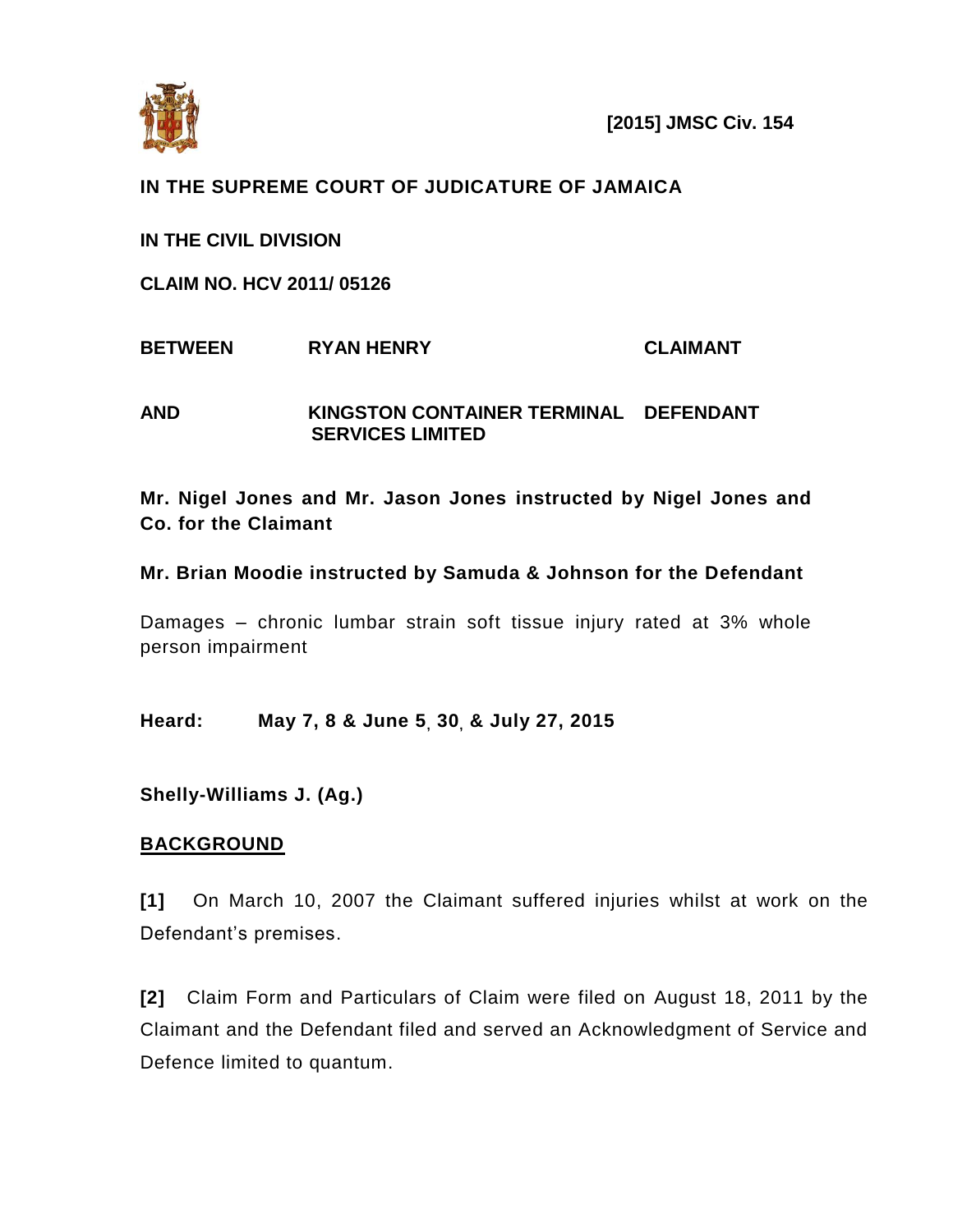**[3]** The Claimant filed a Request for Judgment on Admission and Judgment on Admission on September 28, 2012. The court entered the said Judgment on Admission dated March 3, 2013. The Claimant is seeking General Damages, Special Damages and cost.

**[4]** The Claimant visited a number of doctors as a result of the accident. At the time of the hearing of this matter five doctors were called to be cross examined. These were the doctors called to give evidence. From the notice to adduce hearsay evidence it was shown that there were a number of other doctors, who although visited by the Claimant, were not called to give evidence in this matter. Only the evidence of the doctors called, will be utilized in assessing damages in this matter.

**[5]** The doctors and their diagnoses will be detailed to show when the Claimant visited them and the injuries recorded by each doctor.

# **General Damages**

**[6]** The reports of most doctors found varying degrees of the same symptoms and found that the Claimant had whole person impairment ranging from 3% to 25%.

# **Evidence of Doctor Bruce**

**[7]** The report of Doctor Carl Bruce was produced 4 years after the accident and it is dated June 14, 2011. Doctor Bruce found that the Claimant:

- After the accident, immediately developed lower back pains;
- Developed neck pains;
- His symptoms progressed and the pains fluctuated;
- He was unable to do chores and was sent to the company doctor after some  $8 - 9$  months: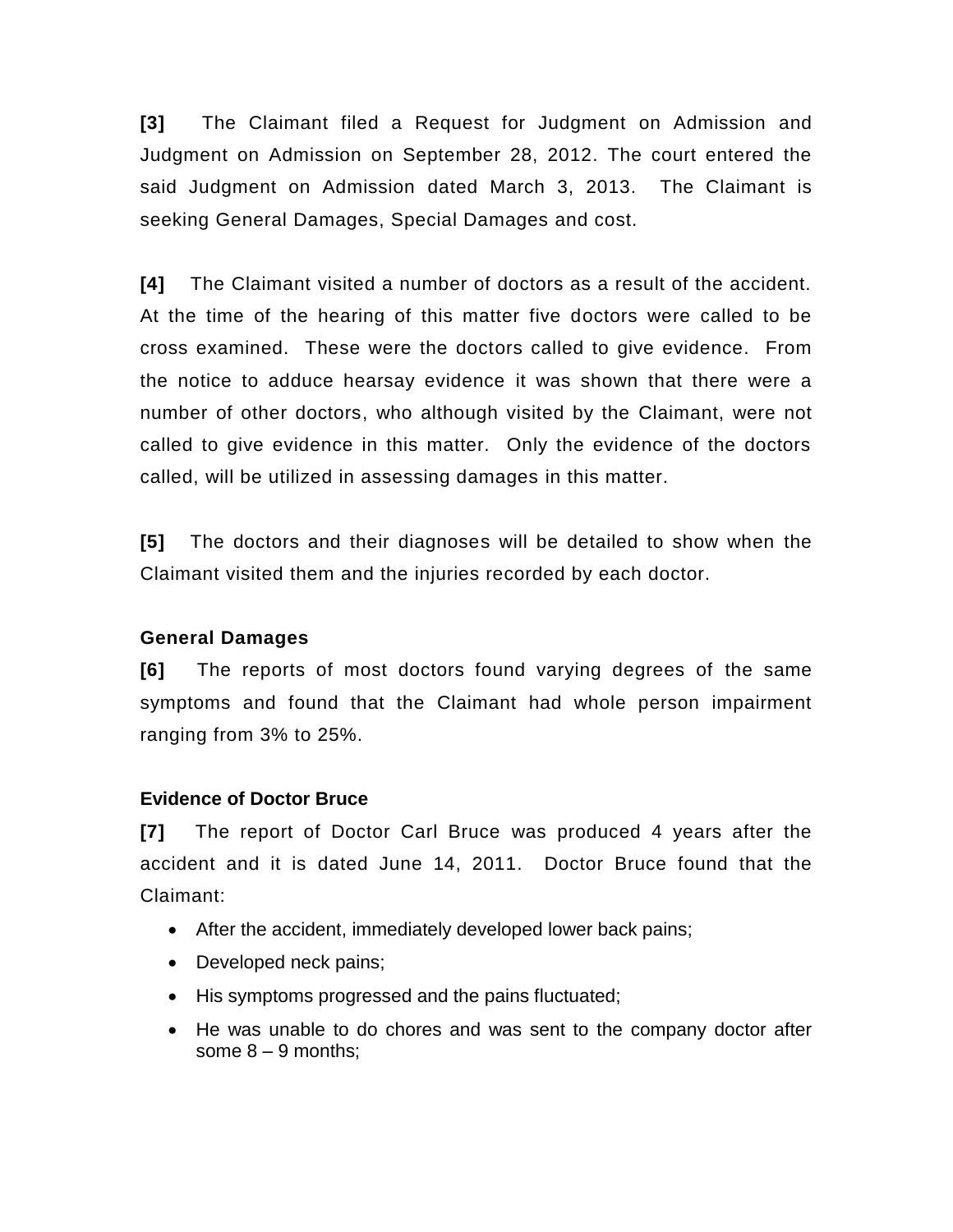- He was sent back to work, this however resulted in severe weakness in the body, soreness in the calves with tenderness, numbness in the hands, legs and feet;
- He had cramps, numbness and weakness in the hands and he has a burning feeling in the gluteal region;
- He gets cracking sounds in the neck;
- The neck pain is 10/10 on the visual analogue scale and 8/10 in the lower back;
- He has lost his mobility and has to be careful;
- The neck pains extend from the lower cervical spine to the shoulder and down the lower back;
- He has pains in the middle of the head which are shooting and he has pains behind the eyes;
- He reports memory lapses and difficulty reading. He has dizziness and black outs;
- He cannot do activities of daily living because of the cramps and numbness in the hands. He has electric shocks all over the body including the gluteal region, legs and calves;
- He reports sharp pains in and around the knees and burning in the feet;
- He appeared to have a generalized decrease bulk in the limbs and his power was 1V/V throughout;
- He had a decreased range of motion in the lumbar spine in flexion and extension and decrease flexion, extension and lateral bending in the cervical spine;
- He was assessed as having a severe Grade 111 spinal whiplash injury;
- The cervical MRI showed multiple disc degenerative disease at C4/5, C5/6, C6/7 with an old fracture of the dens;
- Using the American Medical Associated Guides (AMA) to the evaluation of permanent impairment. He has a cervical category 111 diagnosis related estimate (DRE) which is equivalent to 15% impairment of the whole person and a lumbar category 111 radiculopathy which is equivalent to a 10% impairment of the whole person;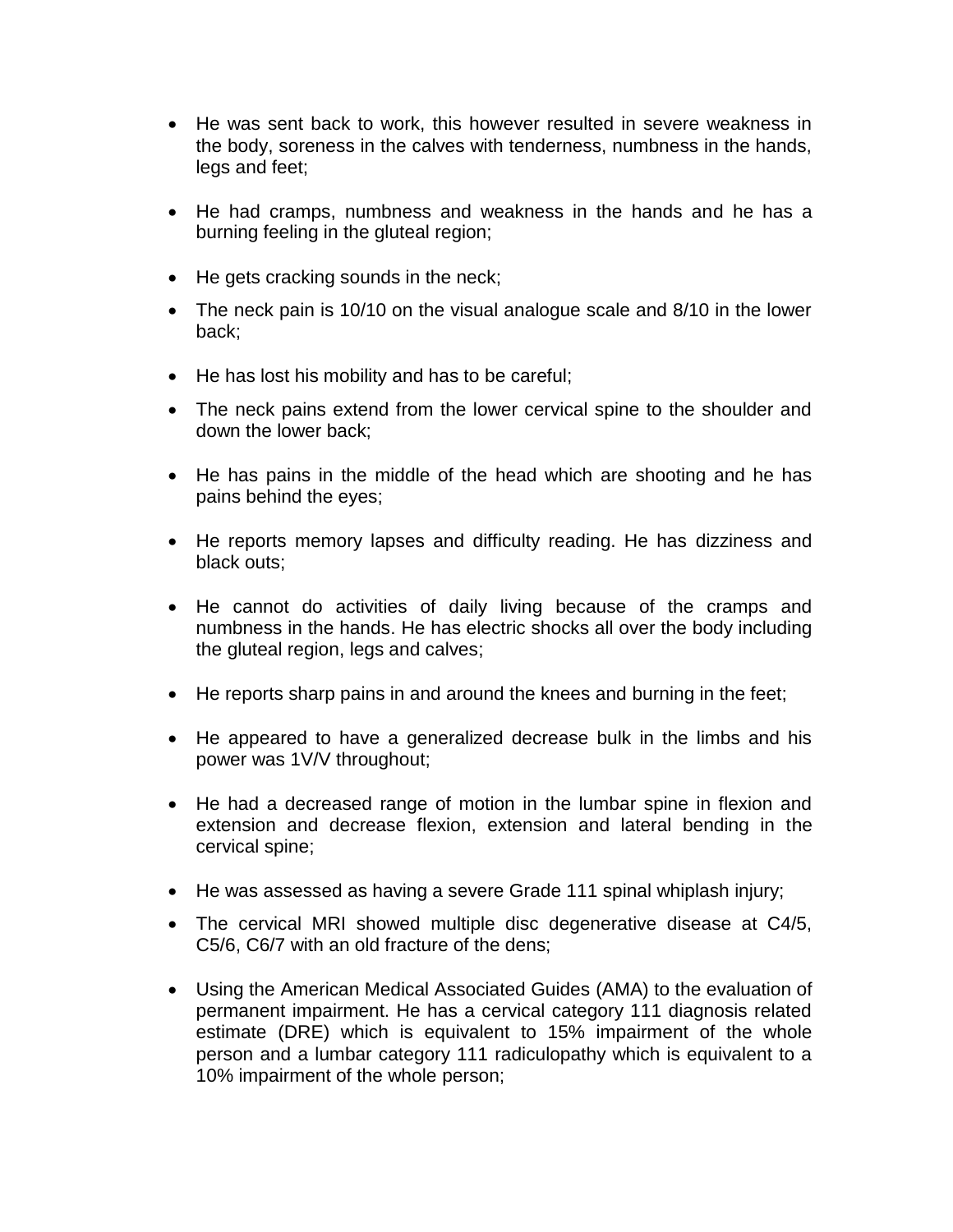This is equivalent to a total of 24% impairment of the whole person. He will need rehabilitation into some type of other non-physical job but will need medication and physiotherapy intermittently.

# **Evidence of Doctor Ballin**

**[8]** The whole person impairment of Doctor Ballin was the highest for the Claimant. Doctor Ballin is a pain specialist and he submitted his first report in this matter on July 31, 2010. The report of Dr. Neville Ballin dated July 31, 2010 was followed by an addendum dated March 12, 2015. The first report of Doctor Ballin is dated three years after the accident. The Doctor assessed the Claimant as having:-

- Chronic lower back pain;
- Initially his pain was intermittent but escalated and he now has pain constantly;
- He had constant "aching" "numbing" feeling in his lower back with no radiation of pain;
- He stated that his activities for daily living were reduced. He was however able to cook and bath himself with some difficulty and perform minimal household duties;
- He had decreased sexual activities due to his pain;
- Spasm in the erector spinae muscles, pain score ranged from 3/10-7/10;
- Mr. Henry continues to complain of generalized body pain and "weakness". He is unable to function effectively at home. Unable to perform his activities of daily living without continued pain;
- My opinion at this time is that Mr. Henry is not fit to perform his job as a stevedore;
- He will require continuing physiological and medical support in order to help him over his pain experience;

#### **Addendum:**

• His pain was initially intermittent but has escalated and is now present constantly in his neck, upper and lower back. It is associated with tingling, weakness, numbness and loss of general function;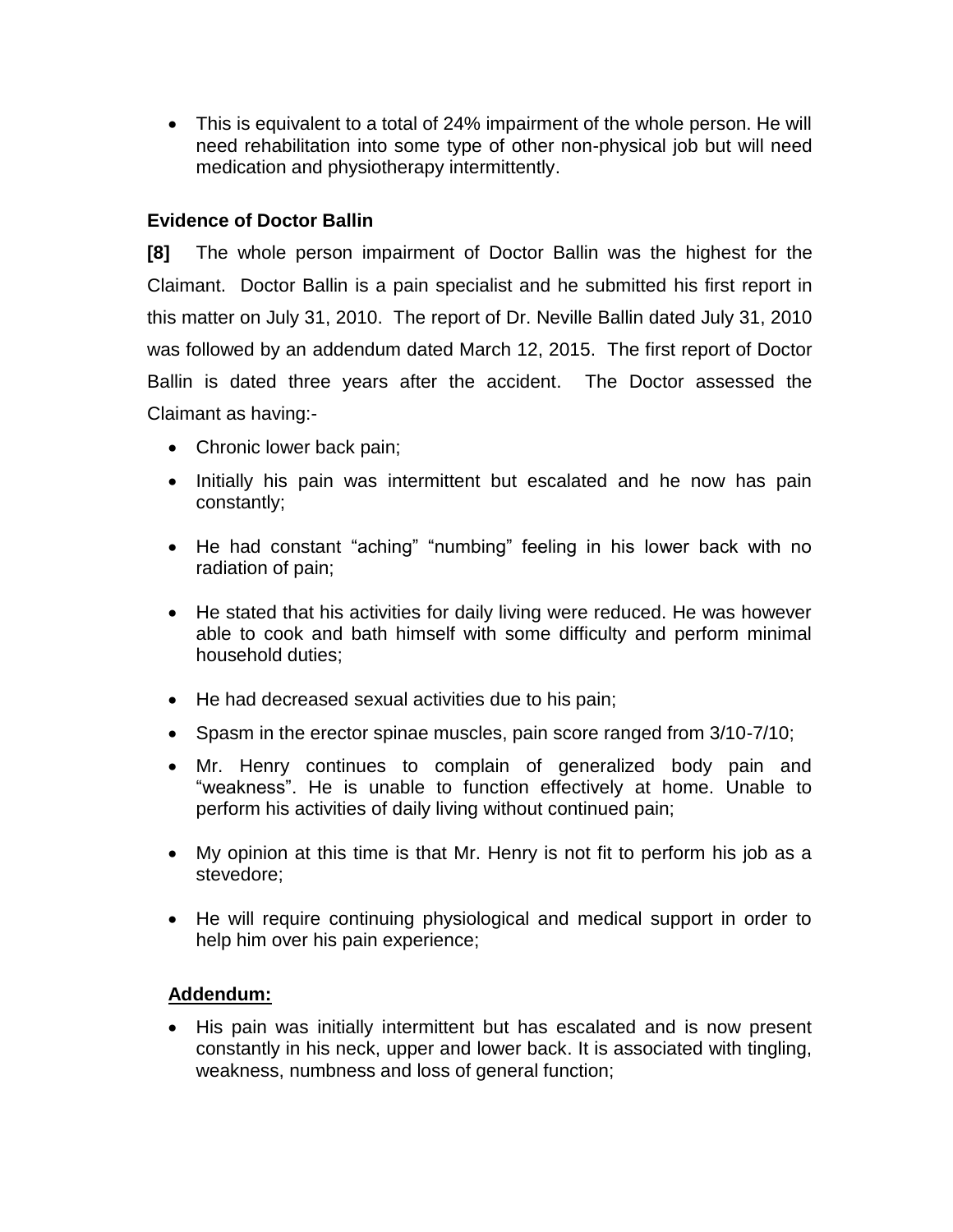- He states that the severity of his pain fluctuates, worse in the morning (10/10), radiating to his lower back associated with some muscle stiffness in his back. Exposure to a cold environment causes increase in his pain level;
- He is constantly fatigued and finds it difficult to sleep. He is unable to perform his activities of daily living without significant pain and has to employ someone to help in the home;
- Mr. Henry held his neck and upper body in a fixed position, due to excessive movements causing pain. Movement of his upper and lower limb was limited by pain. Significant tender points were found in both his mid back anteriorly and posteriorly. There was increased sensitivity to light touch in the anterior and posterior chest associated with trigger points;
- At this time Mr. Henry is not fit to perform his job as a Stevedore. He will require retraining in order to find a job that will accommodate his condition. It is my opinion that he will not be able to perform any work requiring heavy physical activity;
- He will require the assistance of a caregiver to help in his daily duties;
- Mr. Henry did have an initial injury consequent to his accident in 2007. He is assessed as having suffered a grade 4 spinal whiplash injury which is evidenced by neck complaints and fracture/dislocation;
- The cervical MRI findings of 22/03/2011 which demonstrated an old undisplaced fracture of the dens and disc bulges at C4/5, C5/6 and C6/7, indicates that there was significant injury to the area at the time of the accident. Also in view of his age it is most likely that the cervical spine disc bulges at multiple levels are caused by the trauma;
- Mr. Henry has chronic wide spread pain (fibromyalgia syndrome) which significantly affects his overall ability to function;
- The default disability rating of the cervical spine is 19%;
- The default disability of the lumbar spine is 7%; and
- His combined disability rating is 25% whole person disability.

# **Evidence of Doctor Abbot**

**[9]** Doctor Edgar Abbot is a consultant Orthopaedic surgeon and first saw the Claimant 2010 around three years after the Claimant sustained his injuries.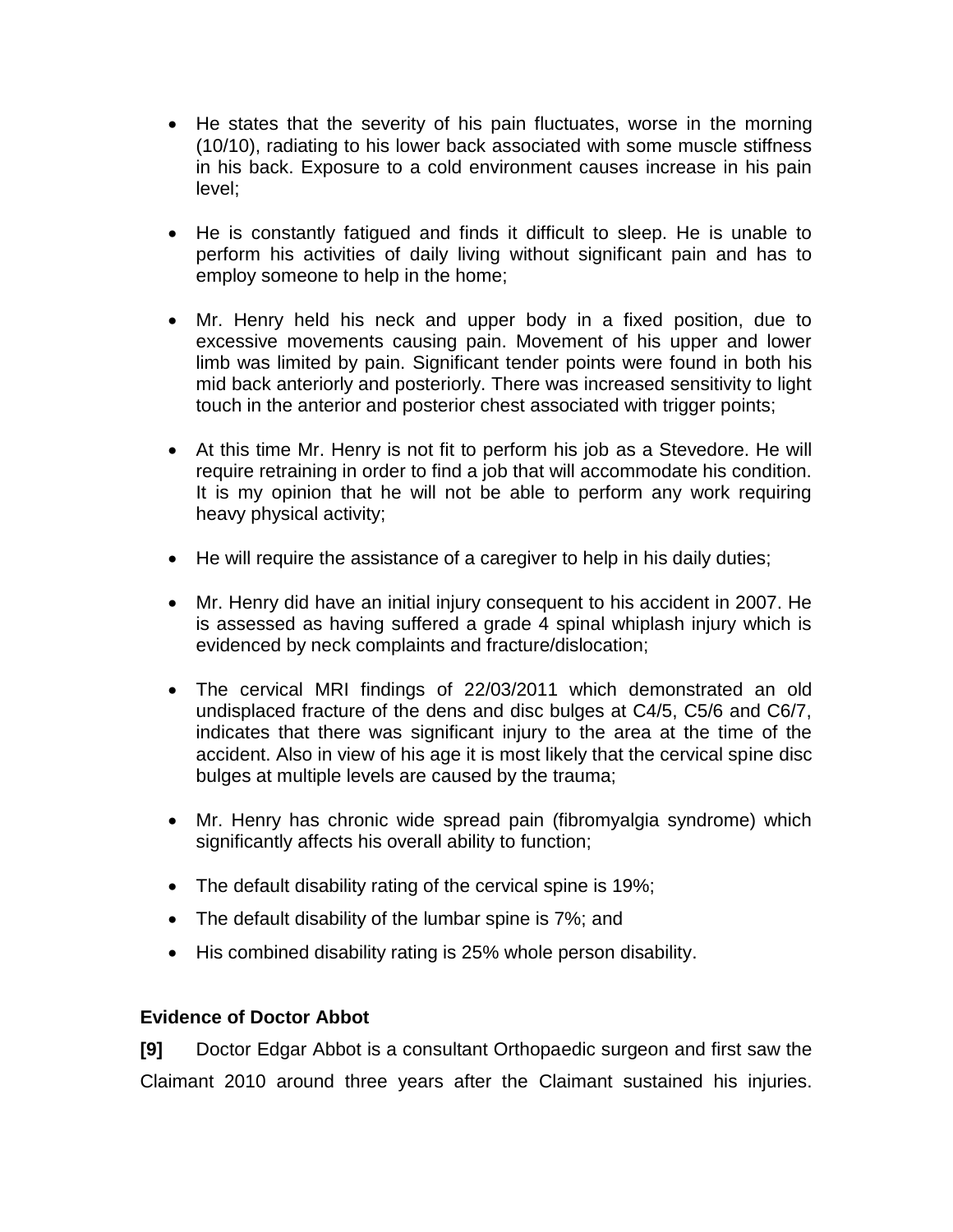Doctor Abbot examined the Claimant twice in 2010 and three times in 2011. At the time Doctor Abbot submitted his first report on the March 27, 2012 he had the benefit of the report of Doctor Bruce who had evaluated the Claimant.

**[10]** The reports of Dr. Abbott dated March 12, 2012 and June 16, 2014 stated that;-

- Mr. Henry throughout the course of his problem has repeatedly complained of acute which evolved into chronic lower back pain;
- Mr. Henry has always complained of lower back pain which interferes with his activities of daily living to include: sitting, standing, walking, climbing stairs and also in his ability to do self help activities such as meeting his hygienic needs and preparation of his meals;
- He had reported inability to perform sexual relations as before due to his lower back pains;
- 3% whole person;
- I would further state that Mr. Henry is unlikely to be able to return to his previous occupation as a Stevedore;
- He complains of pain in his hands and his neck along with lower back pain and burning in the calves and on the feet. He describes the discomfort as being pins and needles;
- The symptoms in his neck also involve his chest, neck and throat. He describes severe headache at times and has numbing of his fingers;
- He describes what he calls a certain degree of bladder instability;
- There is a complaint about having fatigue and difficulty with concentration and also some amount of dizziness;
- In the upper-limbs and cervical spine there is some limitation of rotation in the cervical spine.

# **Evidence of Doctor Cheeks**

**[11]** Doctor Cheeks who is a Neurosurgeon of over 20 years gave a detailed report which was admitted into evidence indicating his evaluation of the Complainant. Doctor Cheeks diagnosed the Complainant with 'chronic lumbar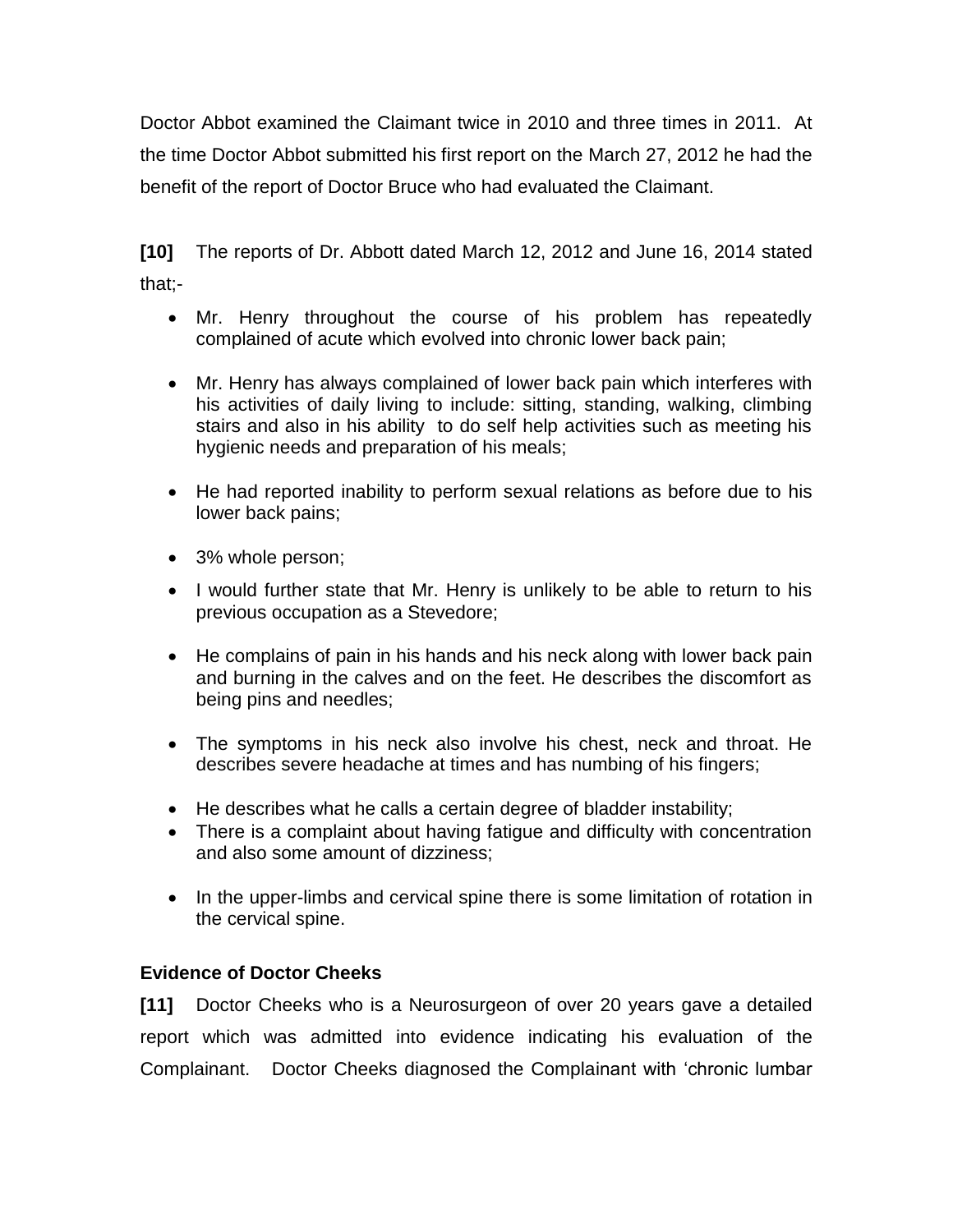muscular strain sustained in the accident, as well as cervical spondylosis unrelated to accident.'

In his assessment he stated that:

*"In the incident of March 10, 2007 this gentleman sustained a medically documented acute lumbar strain which has become chronic. This chronic lumbar strain is a Class 1 soft tissue injury and is rated at a PPD of 3% whole person by utilization of the lumbar Spine Regional Grid of the 6th Edition of the AMA Guides of the evaluation of Permanent Impairment. Thus, the PPD resulting to this individual from this accident is 3% of the whole person."*

In relation to the cervical spine injury Doctor Cheeks stated that:

*"With respect to his neck, I note that during the first four years after the incident this subject who were seen by several medical practitioners, including myself in June 10, 2010 was complaining of back pains and no mention of neck pain was ever made until four years after the accident when he was seen in April 2011 by Dr. Bruce."*

In his prognosis Doctor Cheeks stated that:

*"In the future he will be liable to experience episodes of lumbar pains when he engages in physical activities involving excessive bending, lifting, pulling and pushing. Treatment of these exacerbations will consist of over-the-counter medications or physiotherapy. Surgery is not required. From a functional perspective I note that he takes care of all his own activities of daily living without the need for help or supervision and is self employed as a clothing vendor. Overall, I think that his ability to continue functioning at his pre-accident level has been mildly affected."*

**[12]** Counsel for the Claimants submitted that the court should accept the evidence of Doctor Bruce and Doctor Ballin as they were the doctors that were aware of all the symptoms of the Claimant. Counsel for the Claimant then urged the court to reject the evidence of Doctor Cheeks as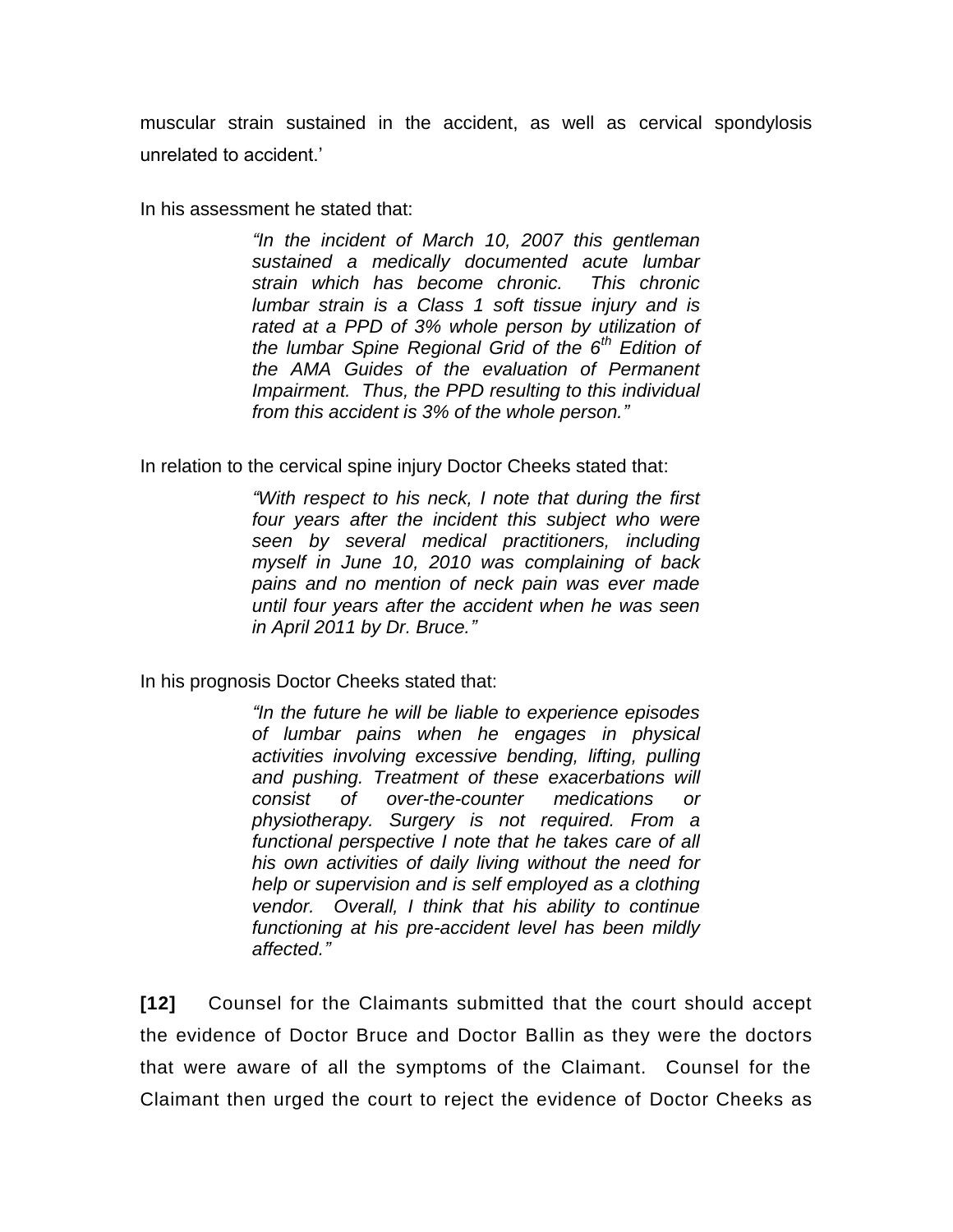he had not paid specific attention to the Claimant's neck and was preoccupied with his back.

**[13]** Counsel for the Defendant submitted that the evidence of Doctor Cheeks should be accepted as he is the doctor who was in possession of all the medical reports before he submitted his opinion. His submission is the Doctor Cheeks had paid particular attention to the injuries to the neck of the Claimant as well as the cervical pains the Claimant had professed to be having.

## **Analysis**

**[14]** Doctor Bruce first examined the Claimant in 2011 some four years after the accident. When he prepared his report he admitted he had not been aware that the Claimant had been examined by other doctors. In cross examination he gave evidence that he did not have reports from Dr. Cheeks, Dr. Abbot, or Dr. Richards the clinical psychologist. He later changed his evidence and stated that he had in fact been provided with the report of Doctor Richards but he admitted that he had not read it in its entirety.

**[15]** Doctor Bruce admitted that it would have been important in coming to his assessment to have had other reports as it would have shown the chronological treatment of the Claimant. These reports would have assisted him in his own assessment as it would have informed him in coming to his own conclusion of the different specialist reports.

**[16]** Under cross examination it was suggested to the Doctor that the Claimant had not complained about a cervical spine injury prior to his visit to him. The Doctor's evidence is that he was not aware that when Mr. Henry saw him in 2011 it was the first time he was complaining of pain to his cervical spine.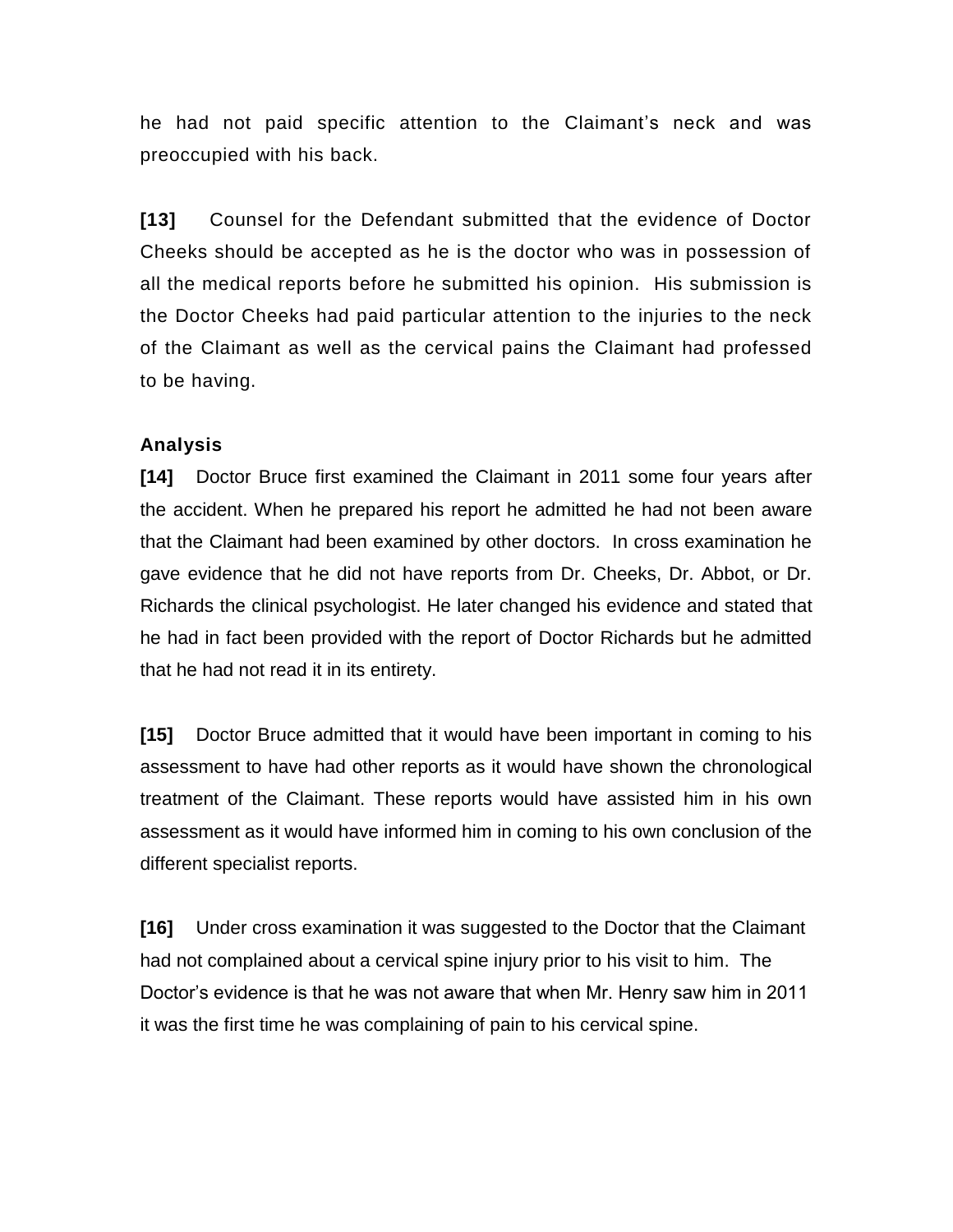**[17]** Despite the fact that the doctor was not in possession of the reports of the other doctors, Doctor Bruce maintained that in relation to his assessment of the Claimant as to having 24% whole person impairment.

**[18]** I reject the evidence of Doctor Bruce because of the weakness inherent in the method in which he assessed the Claimant i.e. without the report of the other doctors (or if he was in possession of the report he did not review it). I also took into consideration that he was asked if his assessment would be different if the cervical spinal injury was not from the accident and he insisted that his assessment would remain the same. The cervical spinal injury was one of the reasons he used for his assessment and it appears illogical that that injury would not affect the whole person impairment assessment. For these reasons I find his evidence on the whole person impairment to be unreliable.

**[19]** In reviewing the evidence of Doctor Ballin I note that in cross examination he admitted that he did not have the reports of other specialists except that of Doctor Bruce when he was creating his reports. It is unclear as to how Doctor Ballin calculated his whole person disability of 25%. Doctor Ballin who is a pain specialist did not have the benefit of Doctor Cheeks or Doctor Abbot's reports. He merely, it would appear, relied on the report of Doctor Bruce to arrive at his finding.

**[20]** I note that Doctor Ballin accepted that there was an injury to the cervical spine as one of his finding. He was asked under cross examination if in fact this was not a result of the accident of the Claimant in 2007 if it would affect his finding and he indicated it would not. Based on this I reject the findings of Doctor Ballin as being unreliable as to his level of whole person disability.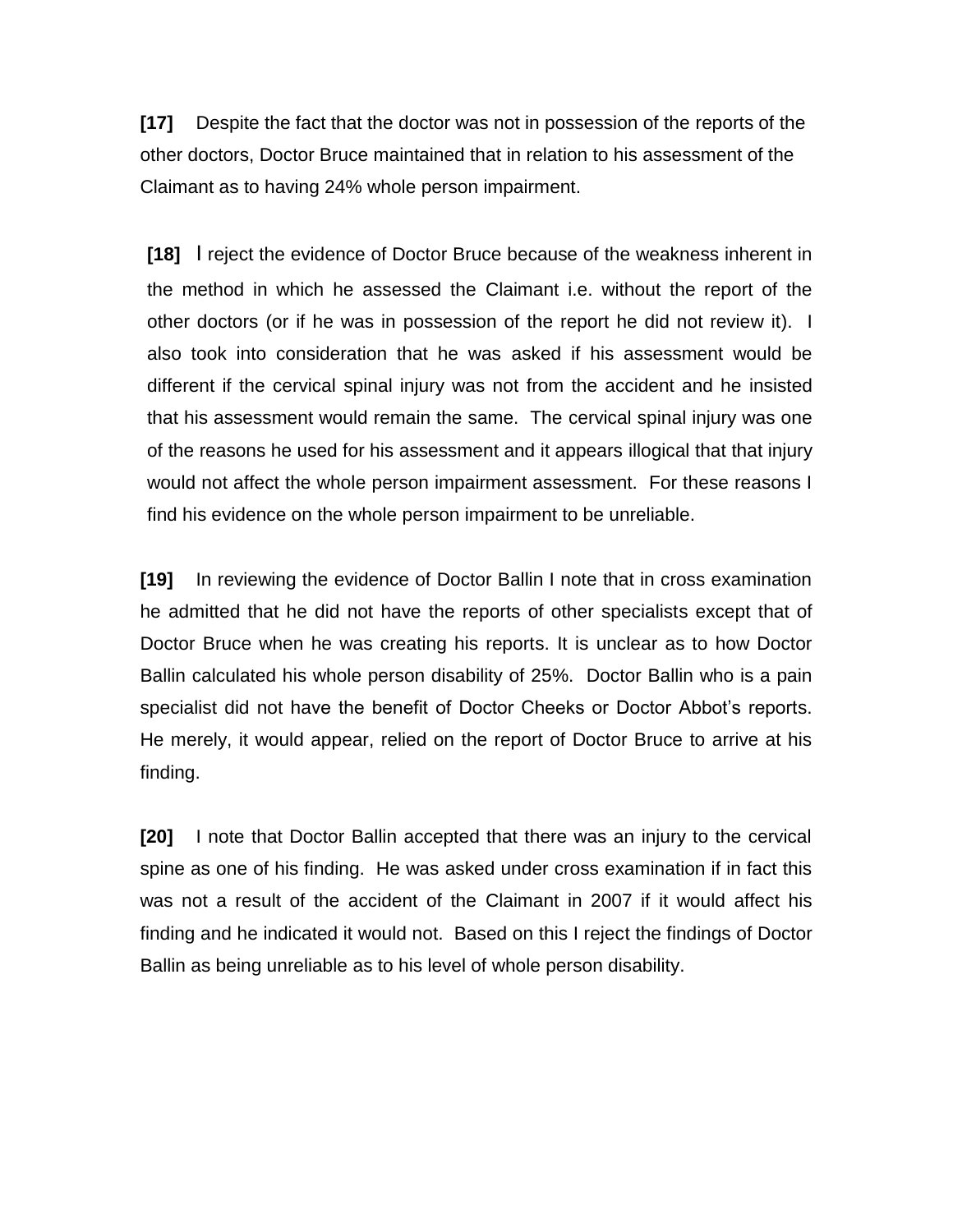**[21]** In assessing the evidence of Doctor Abbot I first took note that in his report dated March 27, 2012 he stated that:

> *"Mr Henry had an assessment by Doctor Bruce, which involved a cervical Injury, in my time of management from 2007 Mr Henry did not complain of any pain in the Cervical Region, as such I have not and will not make any assessment with regards to those disability claims."*

Doctor Abbot further stated in that said report that:

*"With regards to the disability due to the Cervical Spine as reported on by Dr Bruce, I would default to his assessment, as Mr Henry only brought this to my attention after he consulted with him (in excess of some three years after the initial injury)."*

**[22]** Doctor Abbot seemed to doubt the complaints of the Claimant in that he indicated that Clinical complaints from Mr. Henry were of back pain that interfere with daily living to include sitting, standing, walking and climbing stairs and to do self help. In his clinical assessment he could discern no inability to do these daily activities. He however gave the Claimant the benefit of the doubt and still awarded him an impairment of 3% whole body.

**[23]** The theme detected by Doctor Abbot about the Claimant not being truthful about his symptoms was repeated in the report of Doctor Cheeks.

**[24]** In assessing the evidence of Doctor Cheeks special attention was paid to the approach of Doctor Cheeks to the Claimant's injuries. The Doctor gave evidence that the Claimant did not have an injury to his neck documented on the day of the accident nor did he complain to him about it. He asked the Claimant about his neck and examined the Complainant's neck. In addition he also examined the MRI images of his neck and after the examination his view is that there no evidence of injury to his neck. He did make a finding in relation to his neck which is that the Claimant had ostotondoideum, which is an age related degenerative change which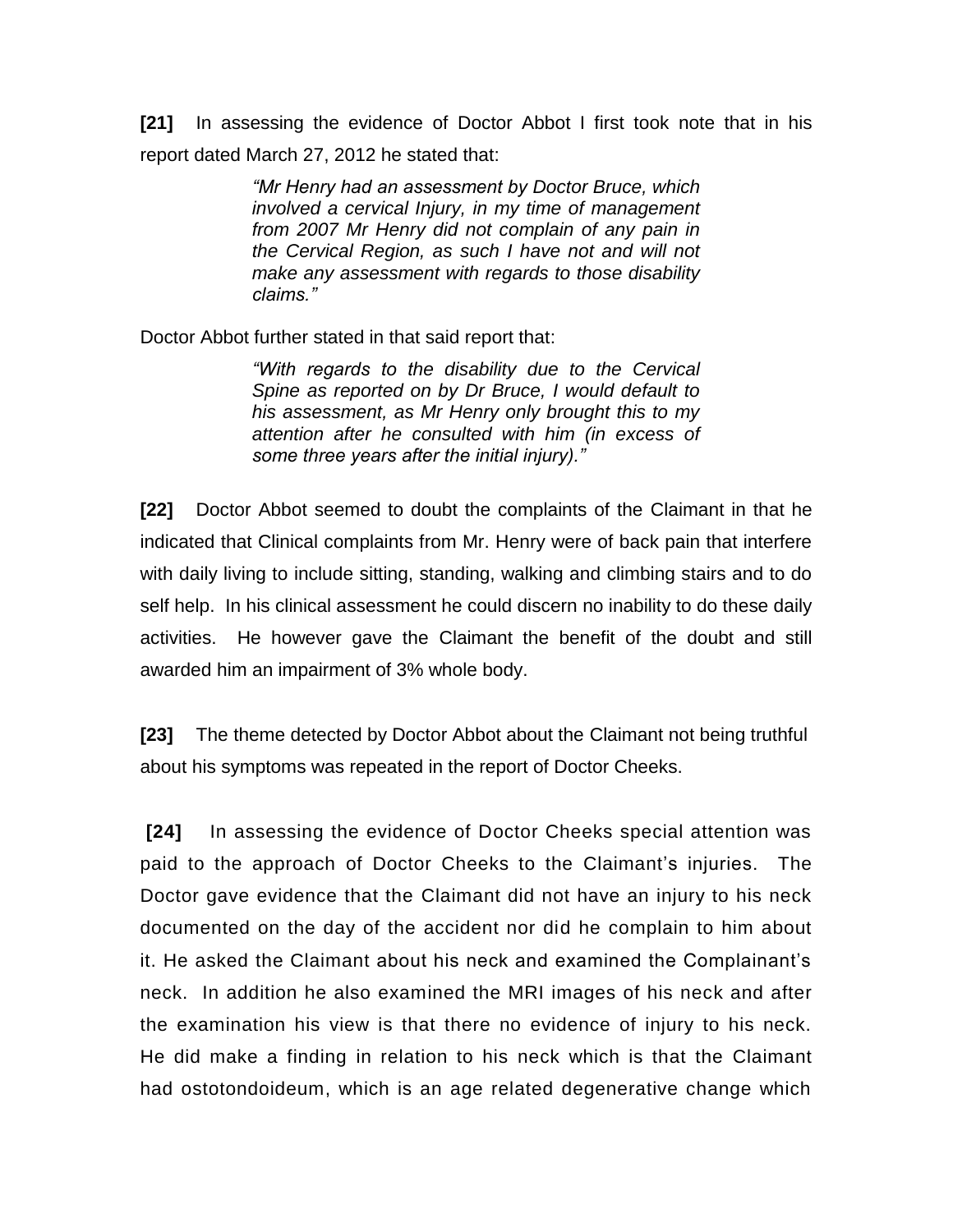is an abnormality. It is not trauma related and therefore cannot be included in the assessment.

**[25]** Doctor Cheeks was of the view that the Claimant was being deceptive as he observed the Claimant walking and periodically he would display a limp. The limp though was not consistent and seemed to appear when the Claimant was of the view that he was being observed.

**[26]** In respect to his lower back pain, Dr. Cheeks noted that the spasm in his back is a soft tissue injury and using the AMA guides, it indicated a maximum impairment of 3%.

**[27]** I agree with the submissions of counsel for the Defendant that Dr. Cheeks is the only Doctor who had the benefit of all of the Claimant's previous medical reports and investigations before he provided his report. Dr. Cheeks experience and qualifications were set out for the court and it is submitted that this shows that he is the most qualified and experienced Doctor who examined the Claimant.

**[28]** Having reviewed the evidence in its entirety I accept that the evidence of Doctor Cheeks in relation to the whole person disability of the Claimant. His findings are supported by Doctor Abbot and they are the two doctors who first treated the Claimant. I accept the method which Doctor Cheeks utilized in coming to his findings in that he allowed the Claimant to indicate his injuries to him. I find that the neck injury to the Claimant is as described by Doctor Cheeks and not related to the accident March 10, 2007. I accept that Doctor Cheeks had the benefit of all previous medical reports and was therefore appropriately equipped when making his assessment of the Claimant. I therefore find that the Claimant has (3%) whole person impairment.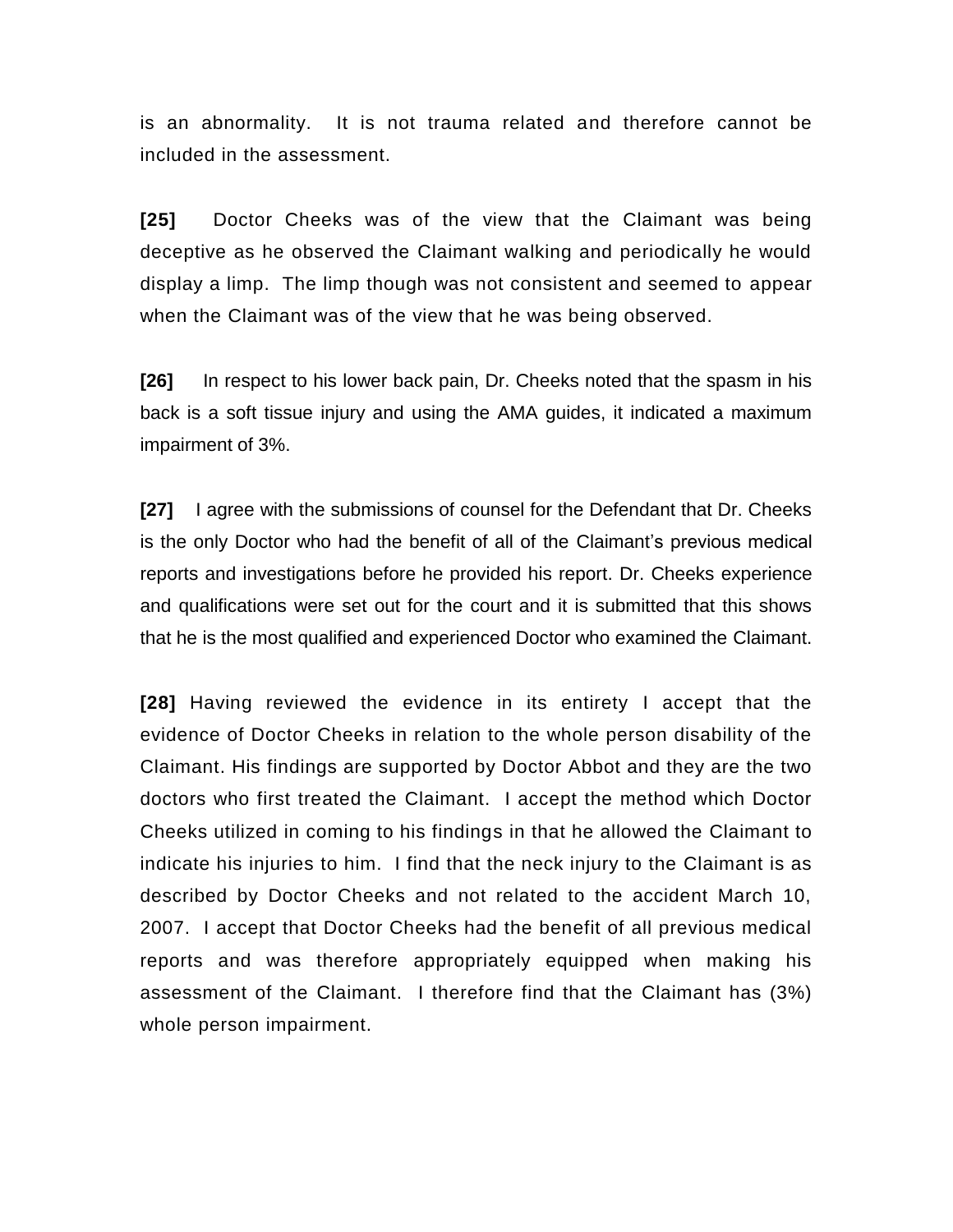# **QUANTUM**

**[29]** Counsel for the Claimant submitted a number of cases in relation to three percent whole person impairment. These include;

- **Marcia Leslie v Danesh Chandra Panoe et al,** Suit No. C.L. 1996 L 113 decided on July 17, 1997**.** In this case the Claimant suffered severe backache and severe injury to the spine. There was no permanent disability rating ascribed to the Claimant. The updated award in that case is \$2,030,000.00.
- **Kimesha Thomas v Sylvester Sydney Rose t/a Classic Food Wholesale,** Claim No. 2012 HCV 02716 decided on January 24, 2014. In this case the Claimant suffered severe swelling and tenderness to lower back and lower back strain. She was not left with any permanent injuries. The updated award in this case is \$1,300,000.00.
- **Gary Reid v Kern Paul Anthony Abraham** Claim No. 2011 HCV 04669 decided on December 10, 2012. In this case Gary Reid suffered traumatic lumbago (lower back pain) and a whiplash. His most serious injury however was the lumbago. He recovered satisfactorily and was able to return to work after 21 days without any permanent disability. The updated award in this case is \$2,200,000.00.

**[30]** The submission by the Claimant's counsel was that these cases do not reflect any permanent whole person disability as experienced by the Claimant so the sum awarded for General Damages should be higher i.e. \$4,000,000.00.

**[31]** The Defendant's counsel in response submitted that the following cases are useful in assessing an award for Pain and Suffering for the Claimant herein:-

# **1. Anthony Gordon v Chris Meikle and Esrick Nathan reported at Khan 5, page 142.**

The 27 year old Claimant was found 3 yrs after his motor vehicle accident to be suffering from cervical strain, contusion to the left knee and lumbusacral strain. He had tenderness on palpation of his entire lumbar spine and was assessed as having 5%PPD. The award of \$200,000 in July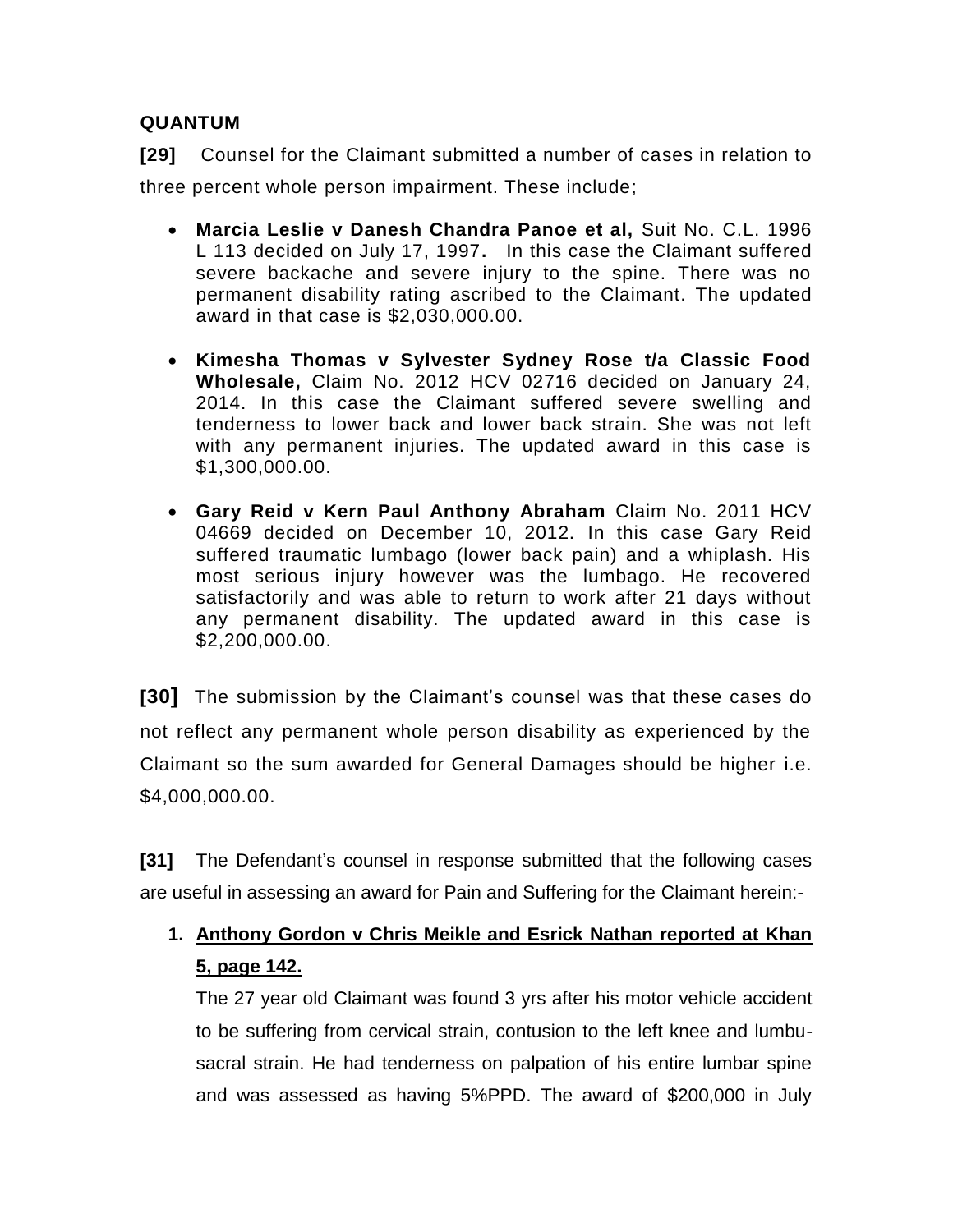1998, when adjusted for inflation to April 2015, now equates to \$1,144,983.00.

#### 2. **Raquel Bailey v Peter Shaw- SCCA No 46/2010**

Ms. Bailey suffered muscle spasm in her back, pain on forward flexion, right lateral flexion and rotation. She was expected to suffer long term pain which would restrict her ability to tolerate strenuous work or physically demanding tasks. She was assessed as having a disability of 5% PPD. The award by the Court of Appeal in January 2014 of \$1,000,000.00 updates to \$1,053,352 as of April 2015.

# **3. Sasha-Gaye Downer (bnf Myrna Buchanan) v Anthony Williams & Anor reported at Khan 6,page 124.**

Ms. Downer was 12 years old when, as a result of an accident, she was thrown from a bus onto a roadway. 10 months after the crash, she was diagnosed as having suffered cervical strain, mechanical lower back pain and strained abductor muscles of the left thigh. She was assessed as having 5% PPD due to precipitation of lower back pains after standing for short periods, performing physical education and bending. The award of \$1,005,150.00 in July 2007, updates to \$2,111,572.00 as of April 2015.

Counsel for the Defendant submitted that having regard to the foregoing, it is submitted that an appropriate award for Pain and Suffering in respect of Mr. Henry is between \$800,000- \$1,600,000.00.

**[32]** In assessing the sums to be paid I took into consideration that the injuries of the Claimant are more in keeping with the injuries suffered by the Claimant in the case **Sasha Gaye Downing**. However in that case the injuries were more severe than the ones suffered by the Claimant and as such I would reduce the amount awarded in that case by around 10%. I would then award the sum of \$1.9 million for pain and suffering.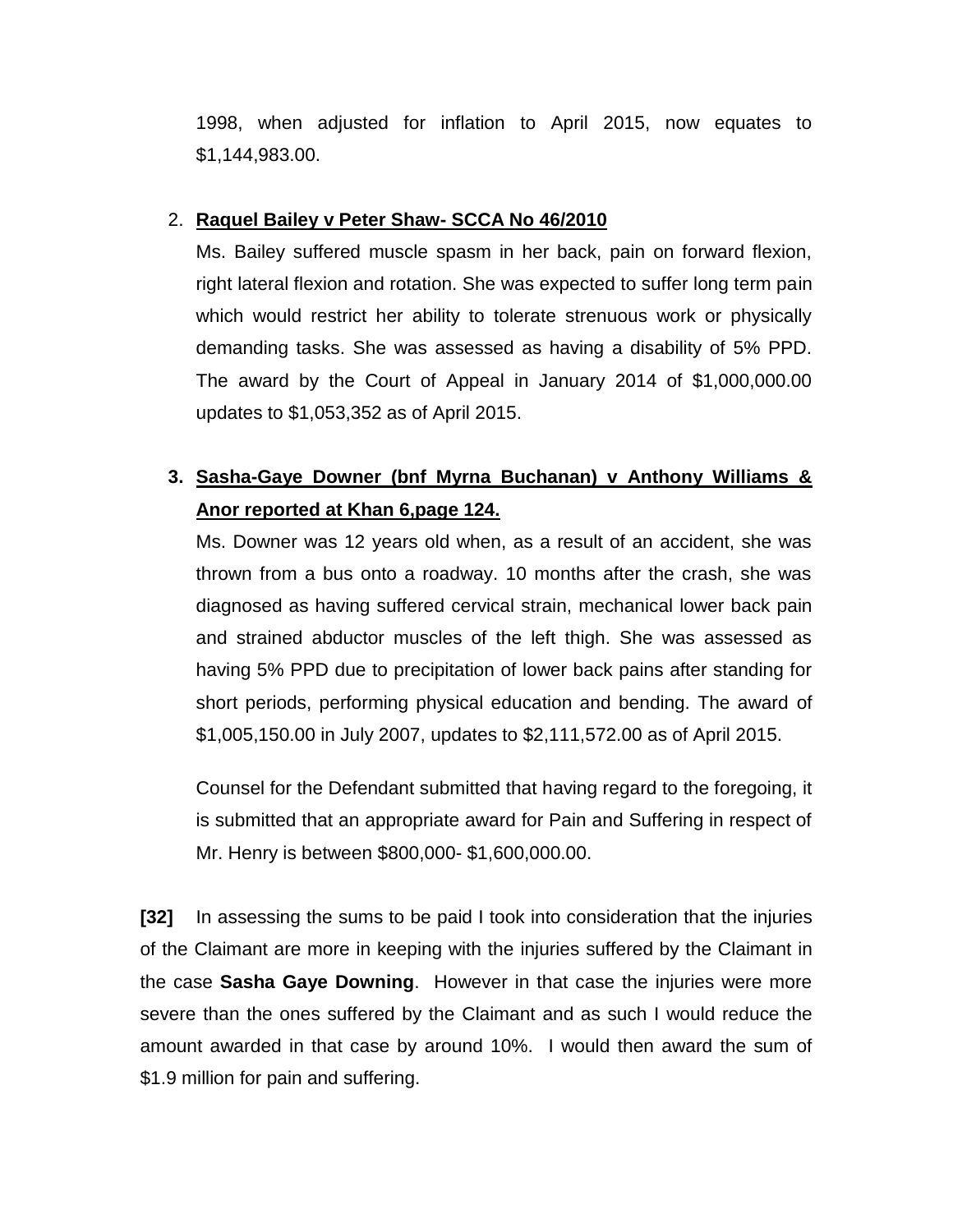#### **Post Traumatic Stress Disorder.**

**[33]** The Claimant called Doctor Karen Richards who gave evidence that:

*"Mr Henry is experiencing some psychological difficulties arising from the traumatic industrial/work place incident which occurred on March 10, 2007. The results of this psychological assessment indicate that he reports clear signs of chronic Post Traumatic Stress Disorder, complicated by depression and anxiety. Mr Henry describes impairments in all aspects of functioning, whether it be domestic occupational or social."*

**[34]** However, the report of Doctor Richards went on to indicate that the Claimant failed a test of malingering. A malingering test is administered to test if a person is faking their symptoms. Based on the fact that he failed this test then the Doctor warned that 'some caution should be applied when interpreting his results.'

**[35]** Counsel for the Claimant submitted that in addition to the physical pain sustained by the Claimant herein, he also suffered serious psychiatric impairments. They relied on the case **Celma Pinnock v The Attorney General for Jamaica** at page 289 Recent Personal Injury Awards by Ursula Khan (Volume 5) in support of the claim for the psychiatric impairment. The Claimant it was argued had similar symptoms as Celma Pinnock namely (severe anxiety, severe depression, loss of libido).

**[36]** Counsel for the Claimant submitted that although the cause of the psychiatric impairment in the Celma Pinnock case was different than in this case, the court should have regard for the diagnoses in both the Celma Pinnock and the instant case. The Celma Pinnock case updates to \$11,511.000.00.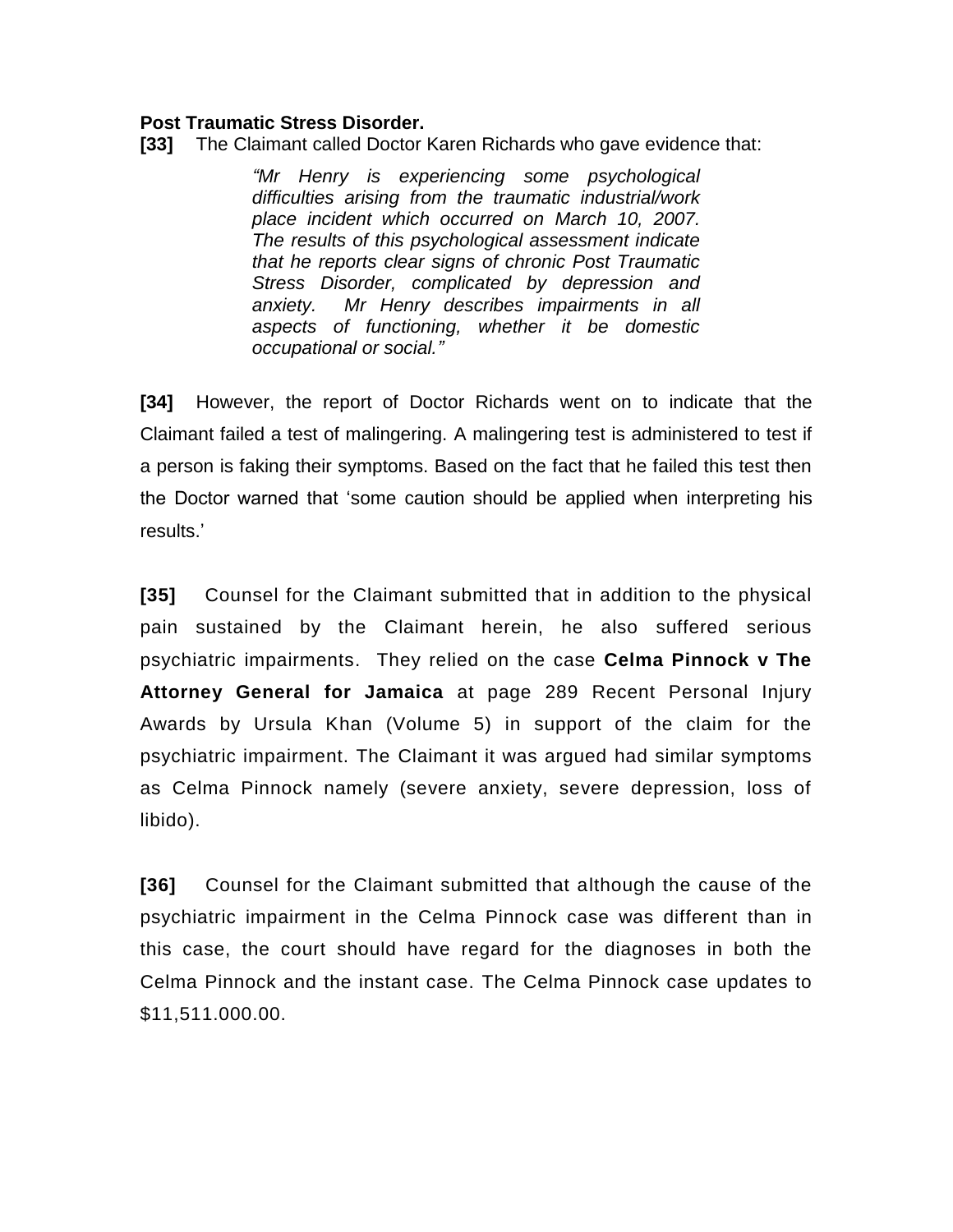**[37]** Counsel for the Defendant submitted that the court should be guided by the following cases when assessing an award under this head:-

# *1. Angeleta Brown v Petroleum Company of Jamaica Limited and Juici Beef Limited Claim No 2004 HCV 1061 (April 27, 2007) Khan Vol. 6, 174.*

In this case, the Claimant was injured when a liquid petroleum gas cylinder exploded causing her severe burns all over her body. Her cosmetic disfigurement was 100% for her legs and she had permanent unsightly scars. She became depressed and was seen by Dr. Wendel Abel who concluded that she was suffering from major depression, moderate and post traumatic stress disorder (PTSD). The degree of disfigurement to her nostrils and upper and lower limbs had affected her body image and was a source of emotional distress. For PTSD she was awarded \$340,000 which updates to \$736,447 using the April 2015 CPI.

# *2. Sharon Greenwood-Henry v The Attorney General For Jamaica Claim No. C.L. 1999 G 116 (October 26, 2005) Khan Vol. 6, 208.*

In this case, Claimant who was scheduled to depart from the Norman Manley International Airport for London was pulled from the line at 10:05 p.m., subjected to invasive searches and taken to the Kingston Public Hospital where she was X-Rayed and "laxitised". She was not released until midday the following day. No drugs were found. Medical reports of Dr. Irons indicated that the Claimant showed evidence of insomnia, appetite disturbance, phobic avoidance behaviour specific to the incident, depression, anxiety and psychophysical bowel and bladder disturbances – meeting the criteria of post traumatic stress disorder. She was awarded \$500,000.00 for PTSD which updates to \$1,182,926.00 as at April 2015.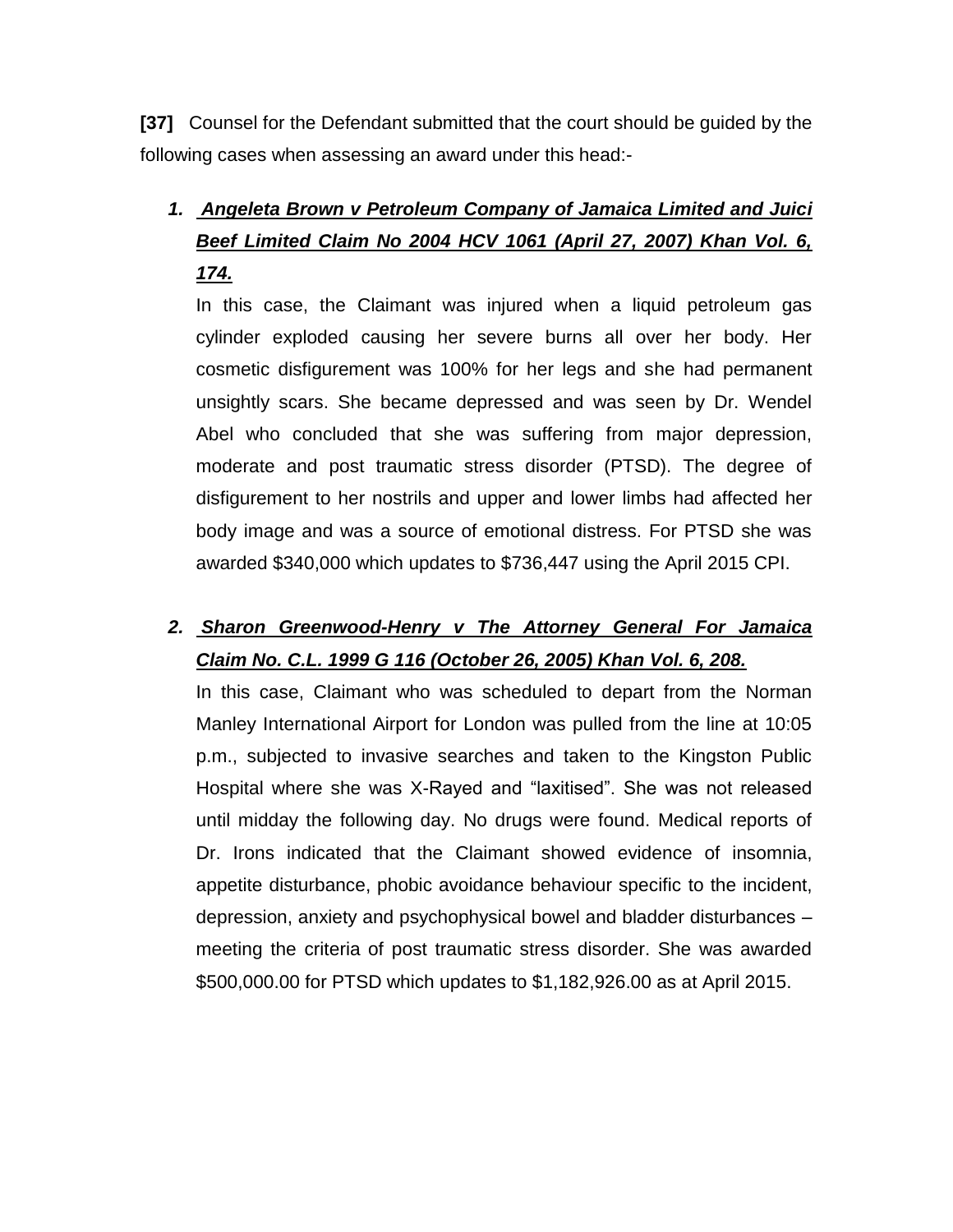# *3. Akeem Morgan (bnf) Kerry Ann Harrison v Owen Porter- CLAIM NO. 2009 HCV 04301*

The Claimant has relied on the case of **Celma Pinncok v AG** to ground his claim for an award for PTSD. The Defendant submits that this case is of no assistance to the court given the particular circumstances of that case and the manner of the Claimant's injury. The Court is asked to note the injuries and circumstances cited in the judgment as well as the finding by the Court that there was no evidence in that case of the Claimant malingering. These aspects, we submit, make the case wholly inappropriate as a reference in this case.

**[38]** Counsel for the Defendant submitted that an award of \$350,000.00- \$500,000.00 is appropriate in the case of Mr. Henry, having regard to the findings of the clinical psychologist of his suffering Somatoform Pain Disorder and malingering.

**[39]** In analysing the evidence of Doctor Richards the court finds that the post traumatic stress disorder of the Claimant that is described by Doctor Richards does not appear to be as severe as that suffered by the Claimant in the case of **Celma Pinnock v Attorney General of Jamaica.** The court would instead be guided by the case of **Sharon Greenaway v The Attorney General for Jamaica** Claim No. C.L. 1999 G 116 (October 26, 2005) Khan Vol. 6, 208. The post traumatic stress disorder is more in keeping with the symptoms of the Claimant and will award the sum of \$1,182,926.00 under this heading.

#### **Handicap on the Labour Market**

**[40]** At the time of the accident the Claimant was a stevedore. The evidence from the Claimant is that since the accident he has not been employed in any other profession. There is some indication from Doctor Cheeks that the Claimant had indicated that he was employed as a clothes vendor. The Claimant was never asked about this so I will not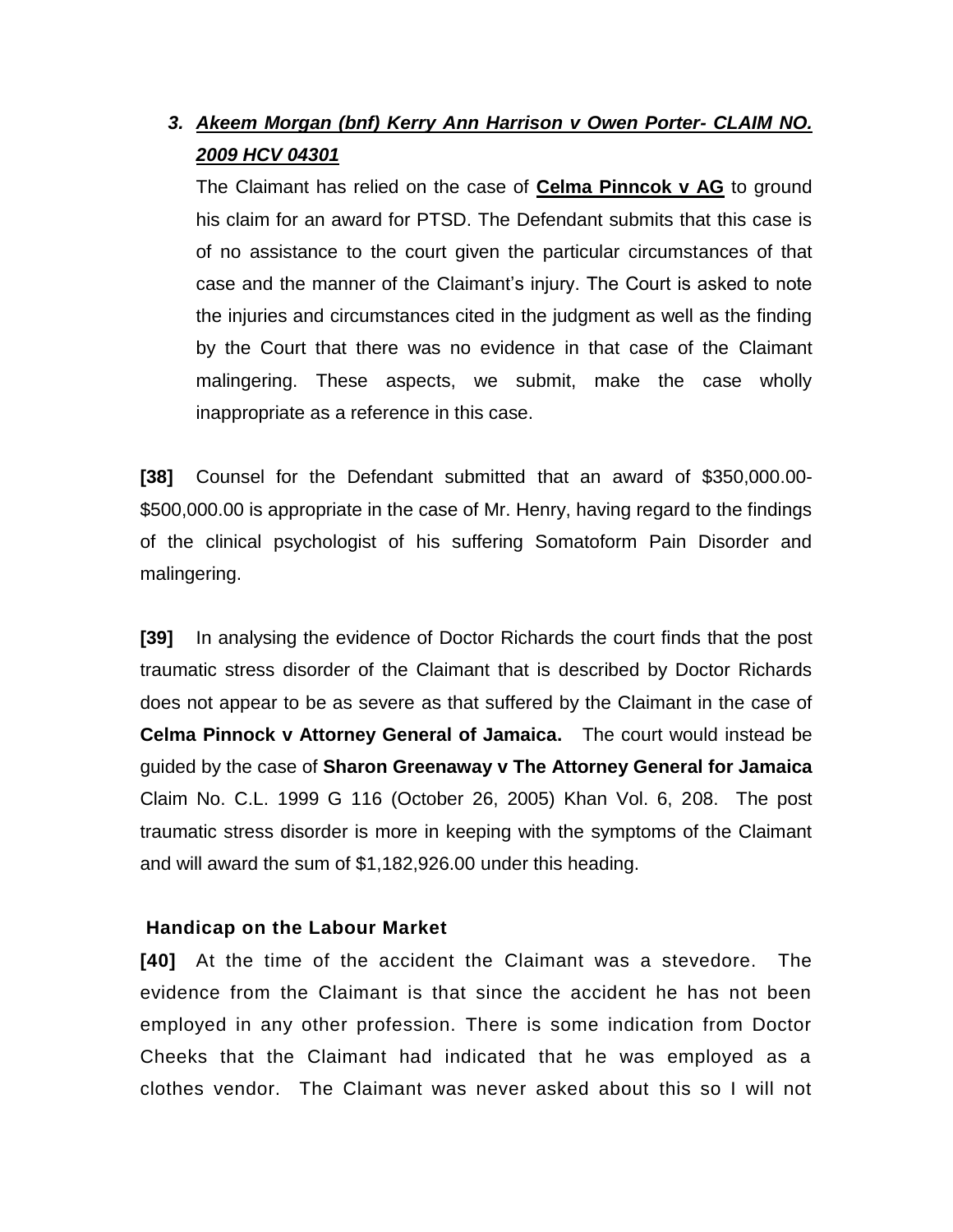take what was indicated by Doctor Cheeks into consideration. The evidence of most of the doctors is that the Claimant cannot or is unlikely to return to his former employment of a stevedore. The evidence of Doctor Ballin is that the Claimant would need to be retrained.

**[41]** The submission of counsel for the Claimant is that the Claimant is unable to work and as such the court should award a sum under this head using the multiplier/multiplicand method. The Claimant's income prior to the accident was net \$744,283.20 and the multiplier suggested was 18. The sum submitted that should be awarded is \$13,397,097.60 i.e. being (\$744,283.20 x 18).

**[42]** Counsel for the Claimant submitted that the multiplier of 18 is appropriate following the case of **Angie Moore v Mervis Rahman** case at page 4 of Khan Volume 4**.** In that case Angie Moore was 53 years old at the time and a multiplier of 11 was used for loss of future earnings.

**[43]** Counsel for the Defendant on the other hand argued that no sum should be awarded under this head. This submission is based on the medical evidence, and the insufficiency of the evidence of the Claimant. In the alternative that a lump sum award should be made in the sum of \$500,000.00-\$1,000,000.00.

**[44]** The court accepts the medical evidence that the Claimant is unable to return to his former work as a stevedore and that he was unemployed for a period of time. There is no evidence that the Claimant is unable to work. The court accepts the evidence of Doctor Abbot and Doctor Ballin's that the Claimant should be retrained, however, there is no evidence as to what if any field the Claimant would wish to be retrained in and the sum he would earn from it. There is no evidence if he is retrained if he would more or less than the money he previously earned as a stevedore.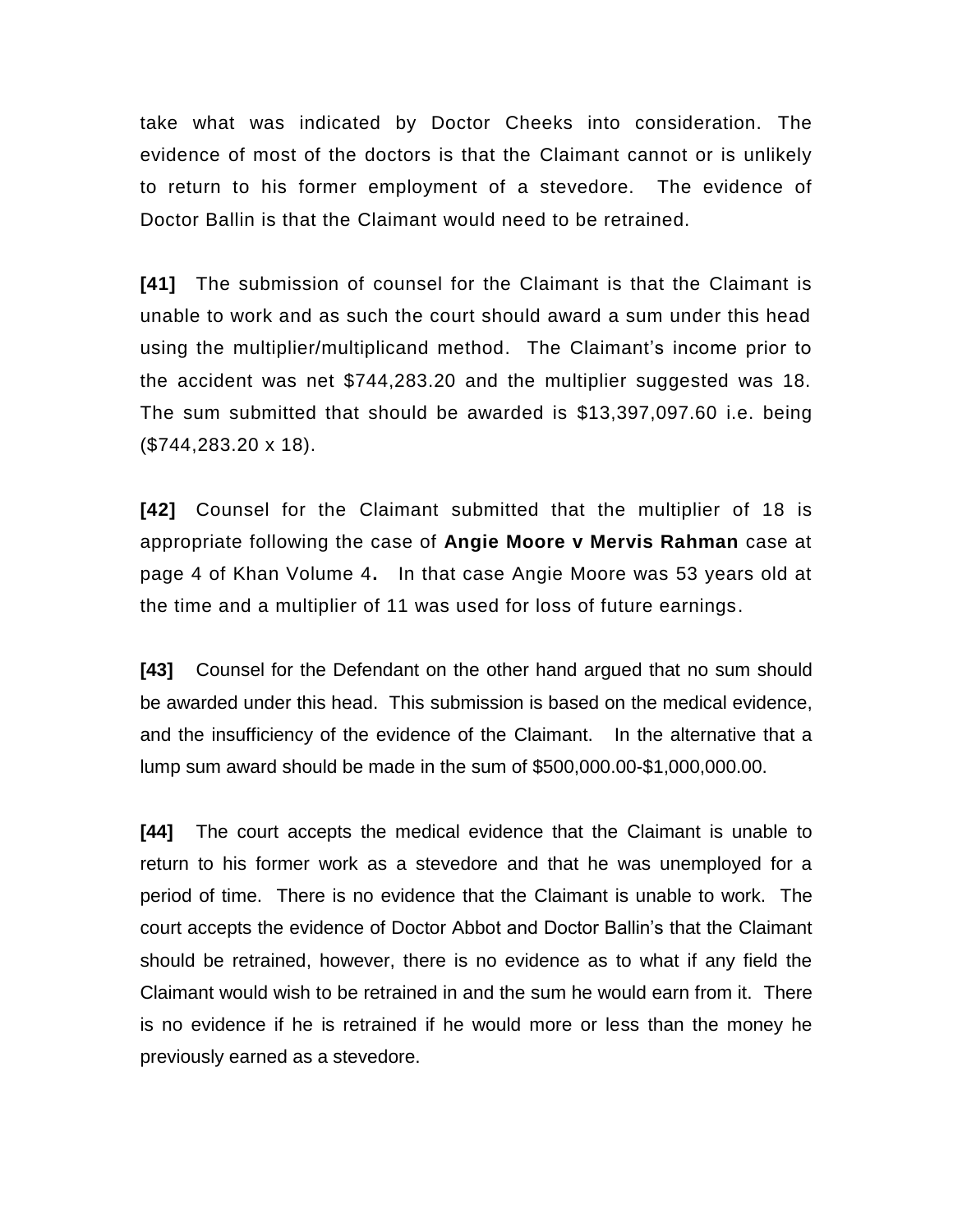**[45]** In light of the lack of evidence presented to the court in relation to the Claimant there is insufficient evidence to utilise the multiplier approach under this head. The court would instead award a lump sum payment to the Claimant in the amount of \$2 million.

# **Future Medical Cost**

**[46]** The evidence under this head came from two Doctors namely Doctor Richards and Doctor Ballin.

**[47]** Dr. Karen Richards (Clinical Psychologist) gave evidence and recommended that the Claimant should visit a Clinical Psychologist for 26- 32 sessions and gave the cost relating to the visits. The visits would in total amount o \$192,500.00.

**[48]** The evidence as it relates to future medical cost is gleaned mostly from Doctor Ballin. The Doctor gave evidence of the following;-

- a. Intrathecal Blocks (cervical and lumbar facet) once or twice per year, a cost of \$114,000 inclusive of hospital and physician cost.
- b. One office visit every four weeks at \$600 per visit.
- c. Physiotherapy estimated 6 sessions at \$3,000 per session.
- d. Psychiatry office visits estimated at \$7,000 per session once per month.
- e. Psychology at \$8,000 per session.
- f. Monthly cost for medications at \$12,000.
- g. Domestic care at \$4000 per week.
- h. Occupational therapy at \$7,000 per session.

**[49]** There appears to be only two items on the list provided by Doctor Ballin that he could speak to i.e. office visits and monthly cost of medication. There is no evidence as to amount of sessions required in any of the doctor's visits whether it pertains to Doctor Ballin or any other medical expert. There is no report or estimate from a psychiatrist or a psychologist, as to the amount of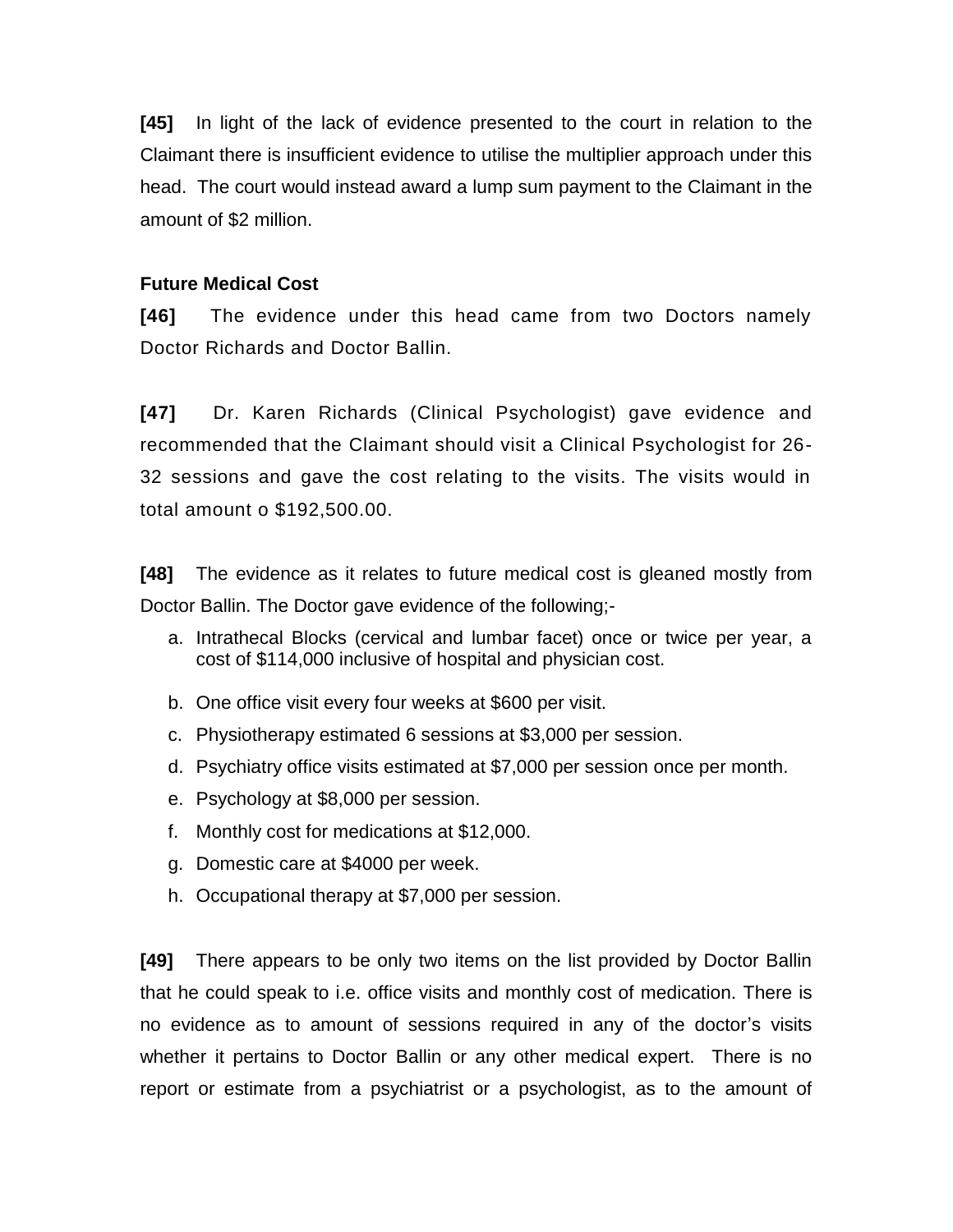sessions that would be required. There is no evidence given in court about the cost for physiotherapy from an expert. There is no estimate as to the length of time whether it is in years or months when any of these medical costs would be required.

**[50]** There was some evidence given by Doctor Ballin about visits to his office every 4 weeks. There is however no evidence as to the time period over which these visits would be required. There is evidence from Doctor Ballin, Doctor Abbot and Doctor Cheeks that the Claimant would require medication in the future. There is however no evidence over what period of time it would be required. There is no evidence as to the type of medication he would be required to take. There is just a blanket statement about medication cost \$12,000 per month. The court holds the same view in relation to cost for domestic care. No evidence was led from the Claimant in relation to any cost relating to domestic care and the only time any such cost is mentioned is by Doctor Ballin. There was no evidence led by anyone as to the length of time that this would be required. The court took into consideration the evidence of Doctor Abbot concerning the Claimant's ability to undertake these domestic tasks and as such the court will not award any sum for domestic care.

**[51]** The Claimant has submitted that using a multiplier of 25 that the sum of the future medical expenses combined that should be awarded is JA\$18,390,500.00 and US\$2,535.00 for future medical cost.

**[52]** Counsel for the Defendant submitted that the only sum that should be awarded is the \$192,500.00 as recommended by Doctor Richards.

**[53]** I would agree with counsel for the Defendant for the reasons detailed above as there is no evidence to support any of the items listed of future medical cost detailed by Doctor Ballin. The sum of \$192,500.00 is awarded as future medical costs.